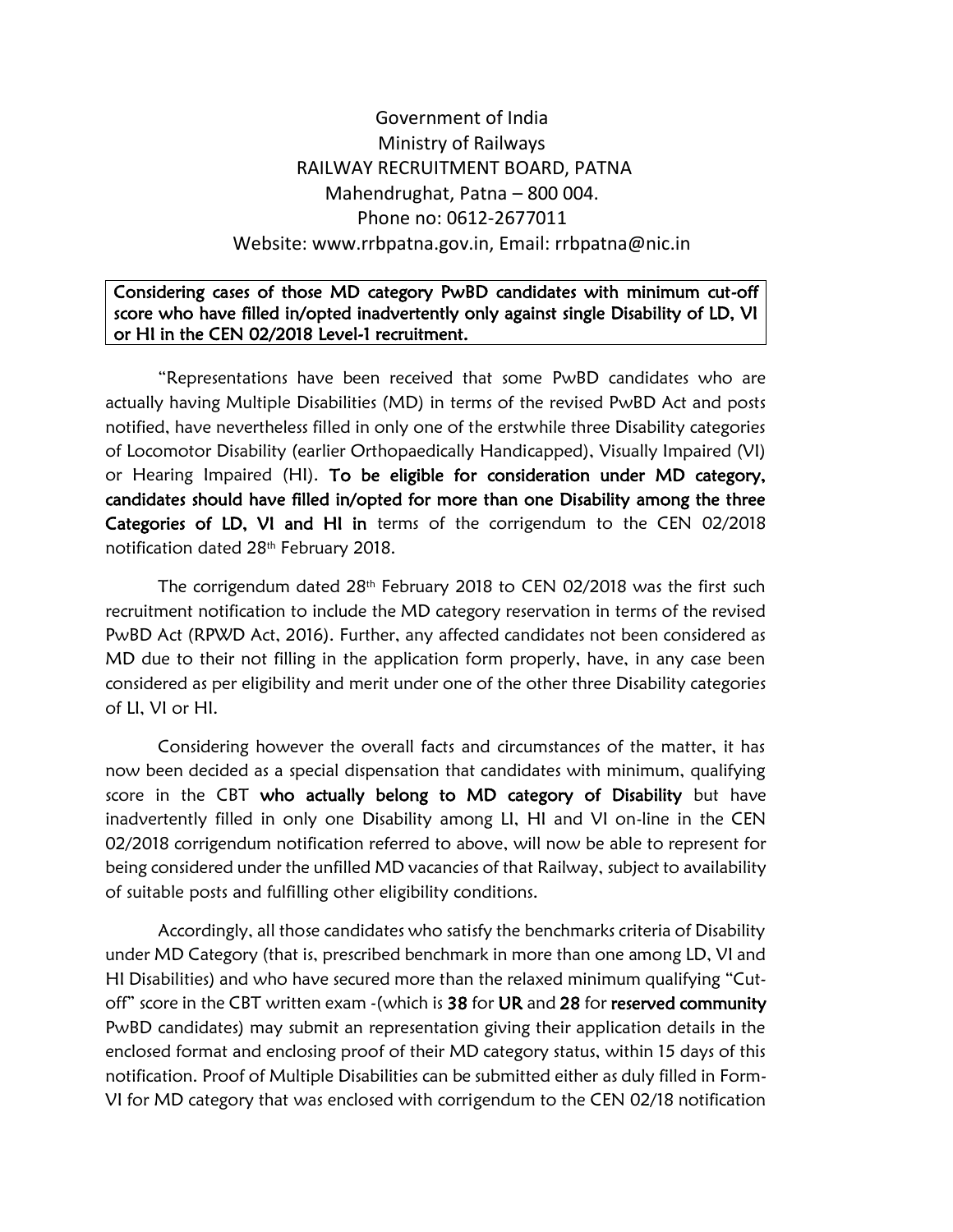on 28.02.2018, or as separate valid Disability certificates certifying benchmark disability for more than one Category among LD, HI and VI Disability categories.

This representation, along with proof of Multi Disabilities as mentioned above, is to be submitted to the Chairperson/Railway Recruitment Cell, East Central Railway, Polson Complex, DighGhat, Patna who had opted for East Central Railway through Railway Recruitment Board (RRB)/Patna in their application form should now representwithin 15 days of issue of this notification. Submission can be either as a scanned & legible pdf upload on the email id provided in this notification, or by speed post/registered post to the address of the RRC provided below. This should be submitted only to Railway Recruitment Cell, East Central Railway, Polson Complex, DighGhat, Patna who had opted for East Central Railway through Railway Recruitment Board (RRB)/Patna at the time of original application, no change in option for Railway will be considered. Incomplete/wrongly addressed/illegible representations will be summarily rejected. Subject to verification of details provided and satisfying all other eligibility conditions, representations of such MD candidates scoring above the relaxed minimum qualifying "cut-off" of 38 (for UR) and 28 (for reserved community) may be considered as per merit position for shortlisting against suitable unfilled MD vacancies of the Railway.

It may be noted that those who do not satisfy Multi Disability criteria as specified in the RPWD Act, 2016 and who do not enclose proof of the same as in the enclosed Annexure, need not apply/represent. Also, those who have not obtained the relaxed minimum qualifying score of 38 (for UR) or 28 (for reserved community) in the written CBT need not apply/represent. Representations from ineligible candidates will not be entertained. Those who are eligible should represent/apply only to the RRC of the Railway they had originally opted for in their application form.

Publication of this notification or considering of any representations based on the same will not confer any rights of appointment on any applicant. Railways reserve all rights in the matter.

### E-mail Address- rrcecr@yahoo.co.in

Address for Speed/Registered post- Railway Recruitment Cell, East Central Railway, Polson Complex, DighaGhat, Patna – 800011

Date: 23-12-2019 CHAIRMAN/RRB/PATNA